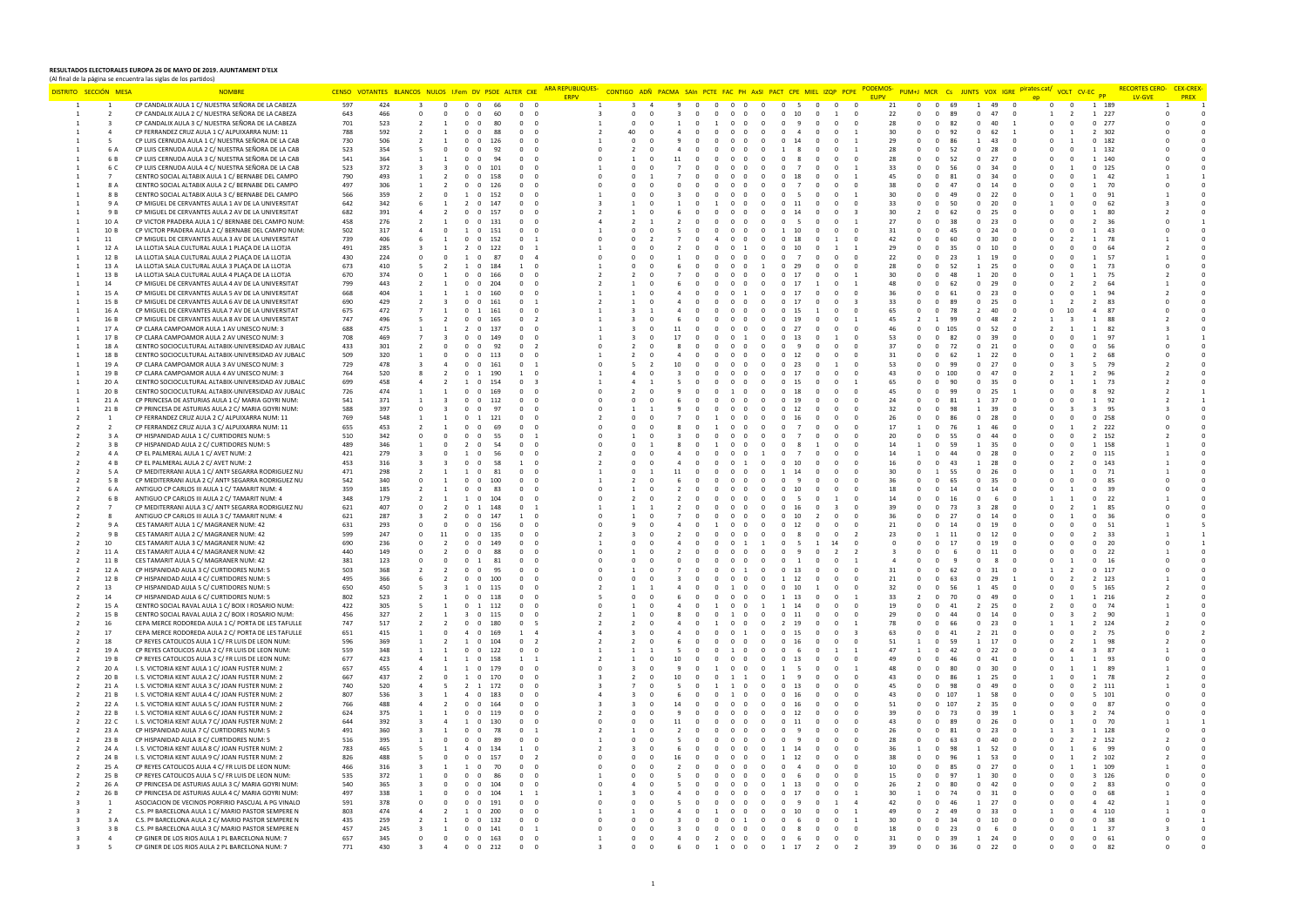## **RESULTADOS ELECTORALES EUROPA 26 DE MAYO DE 2019. AJUNTAMENT D'ELX**  (Al final de la página se encuentra las siglas de los partidos)

| DISTRITO SECCIÓN MESA | <b>NOMBR</b>                                                                                             |            | CENSO VOTANTES BLANCOS NULOS I.Fem DV PSOE ALTER CXE |                          |            |                       |                                         | <mark>RA REPUBLIQUES-</mark> |                |                |                   |        | CONTIGO ADÑ PACMA SAIn PCTE FAC PH AxSI PACT CPE MIEL IZOP |                            |              |                            |                  | PUM+J MCR Cs JUNTS VOX IGRE | pirates.cat | VOLT CV-EC <sub>PP</sub> |                       | <b>PREX</b> |
|-----------------------|----------------------------------------------------------------------------------------------------------|------------|------------------------------------------------------|--------------------------|------------|-----------------------|-----------------------------------------|------------------------------|----------------|----------------|-------------------|--------|------------------------------------------------------------|----------------------------|--------------|----------------------------|------------------|-----------------------------|-------------|--------------------------|-----------------------|-------------|
|                       | CP FRANCESC CANTO AULA 1 AV NOVELDA NUM: 31                                                              | 692        | 355                                                  | $\overline{2}$           |            | $1 \quad 0$<br>142    | $\mathbf{0}$<br>$\Omega$                | <b>ERPV</b>                  |                |                |                   |        |                                                            |                            | 34           | $\mathbf{0}$<br>$\Omega$   | 38               | 28<br>$\mathbf{0}$          | $\mathbf 0$ | $\overline{2}$           | LV-GVE<br>$0$ 85      |             |
| 7 A                   | CP FRANCESC CANTO AULA 2 AV NOVELDA NUM: 31                                                              | 434        | 207                                                  |                          |            | 105<br>0 <sub>0</sub> | $\overline{0}$<br>$\Omega$              |                              |                |                |                   |        |                                                            |                            | 21           | $\Omega$<br>$\Omega$       | 20               | 13<br>$^{\circ}$            |             | $\overline{2}$           | $\Omega$<br>41        |             |
|                       |                                                                                                          |            |                                                      |                          |            |                       |                                         |                              |                |                |                   |        |                                                            |                            |              |                            |                  |                             |             |                          |                       |             |
| 7 B                   | CP FRANCESC CANTO AULA 3 AV NOVELDA NUM: 31                                                              | 463<br>710 | 257<br>370                                           |                          | $^{\circ}$ | $\mathbf{0}$<br>141   | $\mathbf 0$                             |                              |                |                |                   |        |                                                            |                            | 25           | $^{\circ}$<br>$\mathbf{0}$ | 22               | 8                           |             |                          | 46                    |             |
|                       | CP FRANCESC CANTO AULA 4 AV NOVELDA NUM: 31                                                              |            |                                                      | $\mathbf{3}$             | $^{\circ}$ | $\Omega$<br>157       | $\mathbf{1}$<br>$\overline{\mathbf{0}}$ |                              |                |                |                   |        |                                                            |                            | 28           | $\Omega$                   | 50               | 20<br>$\mathbf{1}$          |             |                          | 81                    |             |
|                       | CP FRANCESC CANTO AULA 5 AV NOVELDA NUM: 31                                                              | 690        | 354                                                  |                          |            | $\Omega$<br>159       |                                         |                              |                |                |                   |        |                                                            |                            | 50           |                            |                  | 25                          |             |                          | 63                    |             |
| 10 A                  | CP FRANCESC CANTO AULA 6 AV NOVELDA NUM: 31                                                              | 489        | 216                                                  |                          | $\Omega$   | 102<br>$\Omega$       | $\Omega$<br>$^{\circ}$                  |                              |                |                |                   |        |                                                            |                            | 27           |                            |                  | -13                         |             |                          |                       |             |
| 10 B                  | CP FRANCESC CANTO AULA 7 AV NOVELDA NUM: 31                                                              | 434        | 206                                                  |                          |            |                       | $\mathbf 0$                             |                              |                |                |                   |        |                                                            |                            | 21           |                            |                  | 20                          |             |                          | 27                    |             |
| 12 A                  | CP JAIME BALMES AULA 1 C/ ALFREDO SANCHEZ TORRES N                                                       | 523        | 319                                                  |                          | $\Omega$   | $\Omega$<br>148       | $\Omega$<br>$\Omega$                    |                              | 10             |                |                   |        |                                                            |                            | 29           |                            |                  | 25                          |             |                          | -33                   |             |
| 12 B                  | CP JAIME BALMES AULA 2 C/ ALFREDO SANCHEZ TORRES N                                                       | 568        | 348                                                  |                          |            | 141                   |                                         |                              |                |                |                   |        |                                                            |                            | 49           |                            |                  | 23                          |             |                          | 49                    |             |
| 13                    | SALA MULTIUSOS FRANCESC CANTO AULA 1 AV NOVELDA NU                                                       | 580        | 304                                                  |                          |            | $\Omega$              |                                         |                              |                |                |                   |        |                                                            |                            | 35           |                            |                  |                             |             |                          |                       |             |
| 14 A                  | CENTRO SOCIAL VICTORIA KENT AULA 1 C/ JOSE JAVALOY                                                       | 383        | 191                                                  |                          |            |                       |                                         |                              |                |                |                   |        |                                                            |                            | 25           |                            |                  |                             |             |                          |                       |             |
| 14 B                  | CENTRO SOCIAL VICTORIA KENT AULA 2 C/ JOSE JAVALOY                                                       | 448        | 231                                                  | $\Omega$                 | $\Omega$   | $\Omega$<br>106       |                                         |                              |                |                |                   |        |                                                            |                            | 26           |                            | 23               | 21                          |             |                          | -38                   |             |
| 15 A                  | CP JAIME BALMES AULA 3 C/ ALFREDO SANCHEZ TORRES N                                                       | 479        | 242                                                  | $\overline{\phantom{a}}$ | $\Omega$   | $\Omega$<br>132       | $\Omega$                                |                              |                |                |                   |        |                                                            |                            | 21           |                            | 2 <sup>c</sup>   | 18                          |             |                          | 28                    |             |
| 15 B                  | CP JAIME BALMES AULA 4 C/ ALFREDO SANCHEZ TORRES N                                                       | 504        | 286                                                  |                          | $\Omega$   | $\Omega$              |                                         |                              |                |                |                   |        |                                                            |                            | 17           |                            |                  | 25                          |             |                          | 43                    |             |
| 16 A                  | CP MENENDEZ Y PELAYO AULA 1 C/ CARLOS ANTON PASTOR                                                       | 490        | 259                                                  |                          |            | $\Omega$              |                                         |                              |                |                |                   |        |                                                            |                            | 28           |                            |                  | 23                          |             |                          |                       |             |
| 16 B                  | CP MENENDEZ Y PELAYO AULA 2 C/ CARLOS ANTON PASTOR                                                       | 559        | 296                                                  |                          |            | $\sqrt{2}$<br>156     | $\Omega$<br>$\Omega$                    |                              |                |                |                   |        |                                                            |                            | 39           |                            |                  | 20                          |             |                          | 30                    |             |
| 17                    | CENTRO SOCIAL VICTORIA KENT AULA 3 C/ JOSE JAVALOY                                                       | 658        | 350                                                  |                          |            | 20 <sup>3</sup>       |                                         |                              |                |                |                   |        |                                                            |                            | 28           |                            |                  | 23                          |             |                          |                       |             |
| 18                    | CENTRO SOCIAL VICTORIA KENT AULA 4 C/ JOSE JAVALOY                                                       | 586        | 306                                                  |                          |            | $^{\circ}$            |                                         |                              |                |                |                   |        |                                                            |                            | 34           |                            |                  |                             |             |                          | 29                    |             |
| 19                    | CP JAIME BALMES AULA 5 C/ ALFREDO SANCHEZ TORRES N                                                       | 673        | 386                                                  |                          |            |                       |                                         |                              |                |                |                   |        |                                                            |                            |              |                            |                  |                             |             |                          |                       |             |
| 20 A                  | CP MENENDEZ Y PELAYO AULA 3 C/ CARLOS ANTON PASTOR                                                       | 523        | 351                                                  | -3                       | -1.        | $\Omega$<br>165       |                                         |                              |                |                |                   |        |                                                            |                            | 42           |                            | 55               | 19                          |             |                          | 43                    |             |
| 20 B                  | CP MENENDEZ Y PELAYO AULA 4 C/ CARLOS ANTON PASTOR                                                       | 558        | 352                                                  | $\Omega$                 |            | $\Omega$<br>179       |                                         |                              |                |                |                   |        |                                                            |                            | 35           |                            |                  | 23                          |             |                          | 41                    |             |
| 21 A                  | CP MENENDEZ Y PELAYO AULA 5 C/ CARLOS ANTON PASTOR                                                       | 488        | 221                                                  |                          |            | $\Omega$<br>128       | $\Omega$                                |                              |                |                |                   |        |                                                            |                            | 17           |                            |                  | 17                          |             |                          | 24                    |             |
| 21 B                  | CP MENENDEZ Y PELAYO AULA 6 C/ CARLOS ANTON PASTOR                                                       | 497        | 236                                                  |                          |            | $\Omega$<br>137       |                                         |                              |                |                |                   |        |                                                            |                            | 21           |                            |                  | 13                          |             |                          |                       |             |
| 23                    | CP GINER DE LOS RIOS AULA 3 PL BARCELONA NUM: 7                                                          | 650        | 265                                                  | $\overline{\phantom{a}}$ | $^{\circ}$ | $\Omega$<br>128       | $\Omega$<br>$\Omega$                    |                              |                |                |                   |        |                                                            |                            | 27           |                            |                  | 22                          |             |                          | 40                    |             |
| 24A                   | CP CASABLANCA AULA 1 C/ DESPERTAR FEMENINO NUM: 4                                                        | 451        | 227                                                  |                          |            | 107                   |                                         |                              |                |                |                   |        |                                                            |                            | 22           |                            |                  |                             |             |                          | 41                    |             |
| 24 B                  | CP CASABLANCA AULA 2 C/ DESPERTAR FEMENINO NUM: 4                                                        | 452        | 235                                                  |                          |            |                       |                                         |                              |                |                |                   |        |                                                            |                            | 22           |                            |                  |                             |             |                          |                       |             |
|                       |                                                                                                          |            |                                                      |                          |            |                       |                                         |                              |                |                |                   |        |                                                            |                            |              |                            |                  |                             |             |                          |                       |             |
| 25                    | CP AUSIAS MARCH AULA 1 C/ DESPERTAR FEMENINO NUM:                                                        | 669        | 266                                                  |                          |            |                       |                                         |                              |                |                |                   |        |                                                            |                            | 23           |                            |                  |                             |             |                          |                       |             |
| 26                    | CP AUSIAS MARCH AULA 2 C/ DESPERTAR FEMENINO NUM:                                                        | 703        | 362                                                  |                          |            | 177                   |                                         |                              |                |                |                   |        |                                                            |                            | 34           |                            |                  | 24                          |             |                          | 46                    |             |
| 27 A                  | CP CASABLANCA AULA 3 C/ DESPERTAR FEMENINO NUM: 4                                                        | 506        | 187                                                  | $\Omega$                 |            | $\Omega$              | $\Omega$                                |                              |                |                |                   |        |                                                            |                            | 18           |                            |                  | 14                          |             |                          | 16                    |             |
| 27 B                  | CP CASABLANCA AULA 4 C/ DESPERTAR FEMENINO NUM: 4                                                        | 563        | 215                                                  |                          |            | $\Omega$              |                                         |                              |                |                |                   |        |                                                            |                            | 13           |                            |                  | 18                          |             |                          | -28                   |             |
| 28                    | CP GINER DE LOS RIOS AULA 4 PL BARCELONA NUM: 7                                                          | 553        | 292                                                  |                          |            |                       |                                         |                              |                |                |                   |        |                                                            |                            | 38           |                            |                  | 29                          |             |                          | 45                    |             |
| 29 A                  | CP AUSIAS MARCH AULA 3 C/ DESPERTAR FEMENINO NUM:                                                        | 446        | 228                                                  |                          |            | $^{\circ}$            | $^{\circ}$                              |                              |                |                |                   |        |                                                            |                            | 27           |                            |                  | 10                          |             |                          | 23                    |             |
| 29 B                  | CP AUSIAS MARCH AULA 4 C/ DESPERTAR FEMENINO NUM:                                                        | 514        | 255                                                  |                          |            | $\Omega$<br>137       |                                         |                              |                |                |                   |        |                                                            |                            | 23           |                            |                  |                             |             |                          | 28                    |             |
| 30 A                  | CP GINER DE LOS RIOS AULA 5 PL BARCELONA NUM: 7                                                          | 425        | 239                                                  |                          |            |                       |                                         |                              |                |                |                   |        |                                                            |                            | 28           |                            |                  |                             |             |                          |                       |             |
| 30 B                  | CP GINER DE LOS RIOS AULA 6 PL BARCELONA NUM: 7                                                          | 386        | 212                                                  |                          |            |                       |                                         |                              |                |                |                   |        |                                                            |                            | 13           |                            |                  |                             |             |                          |                       |             |
| 31 A                  | CP MENENDEZ Y PELAYO AULA 7 C/ CARLOS ANTON PASTOR                                                       | 422        | 244                                                  |                          | $^{\circ}$ | 102<br>$\Omega$       | $\Omega$                                |                              |                |                |                   |        |                                                            |                            | 30           |                            |                  | 24                          |             |                          | 24                    |             |
| 31 B                  | CP MENENDEZ Y PELAYO AULA 8 C/ CARLOS ANTON PASTOR                                                       | 422        | 278                                                  |                          | $\Omega$   | $\Omega$<br>137       |                                         |                              |                |                |                   |        |                                                            |                            | 35           |                            |                  | 23                          |             |                          | 22                    |             |
| 1 A                   | CP LEON FELIPE AULA 1 C/ ARISTIDES BOTELLA TORRES                                                        | 409        | 252                                                  |                          |            | $\Omega$              |                                         |                              |                |                |                   |        |                                                            |                            | 21           |                            |                  | 15                          |             |                          |                       |             |
| 1B                    | CP LEON FELIPE AULA 2 C/ ARISTIDES BOTELLA TORRES                                                        | 573        | 355                                                  |                          |            | 132                   | $\mathbf 0$                             |                              |                |                |                   |        |                                                            |                            | 26           |                            |                  | 30                          |             |                          | 82                    |             |
| 1 C                   | CP LEON FELIPE AULA 3 C/ ARISTIDES BOTELLA TORRES                                                        | 490        | 311                                                  |                          | $^{\circ}$ | 119<br>$^{\circ}$     | $^{\circ}$                              |                              |                |                |                   |        |                                                            |                            | 23           |                            |                  | 32                          |             |                          | 71                    |             |
| 2 A                   | CP SAGRADA FAMILIA AULA 1 C/ ANTº RAMOS CARRATALA                                                        | 730        | 443                                                  |                          |            | $\Omega$<br>198       |                                         |                              |                |                |                   |        |                                                            |                            | 50           |                            |                  | 25                          |             |                          | 69                    |             |
| 2 B                   | CP SAGRADA FAMILIA AULA 2 C/ ANTº RAMOS CARRATALA                                                        | 711        | 448                                                  |                          |            | $\Omega$              |                                         |                              |                |                |                   |        |                                                            |                            | 37           |                            |                  |                             |             |                          | -76                   |             |
| 3 A                   | CP LEON FELIPE AULA 4 C/ ARISTIDES BOTELLA TORRES                                                        | 514        | 307                                                  | $\overline{\phantom{a}}$ | $\Omega$   | $\Omega$<br>127       |                                         |                              |                |                |                   |        |                                                            |                            | 30           |                            |                  | 32                          |             |                          | -60                   |             |
| 3 B                   | CP LEON FELIPE AULA 5 C/ ARISTIDES BOTELLA TORRES                                                        | 573        | 359                                                  |                          |            | 161                   |                                         |                              |                |                |                   |        |                                                            |                            | 28           |                            |                  | 25                          |             |                          | 59                    |             |
|                       |                                                                                                          |            |                                                      |                          |            | 165                   |                                         |                              |                |                |                   |        |                                                            |                            | 43           |                            | 35               | 18                          |             |                          | 57                    |             |
| 4 A                   | I.E.S. CARRUS AULA 1 C/ JOSE DIEZ MORA NUM: 2                                                            | 538        | 337                                                  |                          |            |                       |                                         |                              |                |                |                   |        |                                                            |                            |              |                            |                  |                             |             |                          |                       |             |
| 4 B                   | I.E.S. CARRUS AULA 2 C/ JOSE DIEZ MORA NUM: 2                                                            | 529        | 295                                                  |                          |            | $\Omega$              |                                         |                              |                |                |                   |        |                                                            |                            | 17           |                            |                  | 17                          |             |                          | 58                    |             |
| 5 A                   | CP RAIMON LLULL AULA 1 AV LLIBERTAT NUM: 148                                                             | 478        | 274                                                  |                          |            | $\Omega$<br>124       | $\mathbf 0$                             |                              |                |                |                   |        |                                                            |                            | 23           |                            |                  |                             |             |                          | 52                    |             |
| 5 B                   | CP RAIMON LLULL AULA 2 AV LLIBERTAT NUM: 148                                                             | 537        | 321                                                  |                          | $^{\circ}$ | 129<br>$^{\circ}$     | 0                                       |                              |                |                |                   |        |                                                            |                            | 33           |                            |                  | 41                          |             |                          | 53                    |             |
|                       | I.E.S. CARRUS AULA 3 C/ JOSE DIEZ MORA NUM: 2                                                            | 688        | 411                                                  |                          |            | $\Omega$<br>175       |                                         |                              |                |                |                   |        |                                                            |                            | 49           |                            |                  | 37                          |             |                          | 80                    |             |
|                       | CP VICENTE BLASCO IBAÑEZ AULA 1 AV DE LES CORTES V                                                       | 570        | 347                                                  |                          |            | $\Omega$              |                                         |                              |                |                |                   |        |                                                            |                            | 28           |                            |                  |                             |             |                          | -71                   |             |
| 8 A                   | CP LEON FELIPE AULA 6 C/ ARISTIDES BOTELLA TORRES                                                        | 561        | 338                                                  |                          | $\Omega$   | $\Omega$<br>156       |                                         |                              |                |                |                   |        |                                                            |                            | 41           |                            | -52              | 25                          |             |                          | 40                    |             |
| 8 B                   | CP LEON FELIPE AULA 7 C/ ARISTIDES BOTELLA TORRES                                                        | 605        | 393                                                  | $\Omega$                 | $\Omega$   | $\Omega$              |                                         |                              |                |                |                   |        |                                                            |                            | 50           |                            |                  | 25                          |             |                          | 49                    |             |
| 9 A                   | CP JULIO MARIA LOPEZ OROZCO AULA 1 AV DE LES CORTE                                                       | 688        | 410                                                  |                          |            | $\Omega$<br>187       |                                         |                              |                |                |                   |        |                                                            |                            | 56           |                            | -50              | 28                          |             |                          | 49                    |             |
| 9 B                   | CP JULIO MARIA LOPEZ OROZCO AULA 2 AV DE LES CORTE                                                       | 516        | 289                                                  |                          |            |                       |                                         |                              |                |                |                   |        |                                                            |                            | 18           |                            |                  |                             |             |                          |                       |             |
| 9 C                   | CP JULIO MARIA LOPEZ OROZCO AULA 3 AV DE LES CORTE                                                       | 566        | 338                                                  |                          |            | $\Omega$<br>153       |                                         |                              |                |                |                   |        |                                                            |                            | 28           |                            |                  |                             |             |                          |                       |             |
| 10 A                  | CP JULIO MARIA LOPEZ OROZCO AULA 4 AV DE LES CORTE                                                       | 409        | 244                                                  |                          |            | $^{\circ}$            | $\mathbf 0$<br>$^{\circ}$               |                              |                |                |                   |        |                                                            |                            | 16           |                            |                  | 11                          |             |                          | 38                    |             |
| 10 B                  | CP JULIO MARIA LOPEZ OROZCO AULA 5 AV DE LES CORTE                                                       | 386        | 221                                                  |                          |            | $\Omega$<br>125       | $\Omega$<br>$\Omega$                    |                              |                |                |                   |        |                                                            |                            | 17           |                            |                  | 11                          |             |                          | 31                    |             |
| 11                    | CP TOSCAR AULA 1 C/ MANUEL CAMPELLO RUIZ NUM: 13                                                         | 528        | 259                                                  |                          |            | $\Omega$              |                                         |                              |                |                |                   |        |                                                            |                            | 17           |                            |                  | 12                          |             |                          |                       |             |
| 12 A                  | COL JAUME I AULA 1 C/ MANUEL CAMPELLO RUIZ NUM: 10                                                       | 490        | 280                                                  |                          | $\Omega$   | $\Omega$<br>135       |                                         |                              |                |                |                   |        |                                                            |                            | 17           |                            |                  | 24                          |             |                          | -39                   |             |
| 12 B                  | COL JAUME I AULA 2 C/ MANUEL CAMPELLO RUIZ NUM: 10                                                       | 570        | 333                                                  |                          |            | $\Omega$              |                                         |                              |                |                |                   |        |                                                            |                            | 35           |                            |                  | 25                          |             |                          | 41                    |             |
| 13                    | COL JAUME I AULA 3 C/ MANUEL CAMPELLO RUIZ NUM: 10                                                       | 537        | 283                                                  |                          |            | $\Omega$<br>136       |                                         |                              |                |                |                   |        |                                                            |                            | 23           |                            | 42               | 20                          |             |                          | 36                    |             |
| 14 A                  | CP TOSCAR AULA 2 C/ MANUEL CAMPELLO RUIZ NUM: 13                                                         | 591        | 381                                                  |                          |            |                       |                                         |                              |                |                |                   |        |                                                            |                            | 37           |                            | -52              | 21                          |             |                          |                       |             |
| 14 B                  | CP TOSCAR AULA 3 C/ MANUEL CAMPELLO RUIZ NUM: 13                                                         | 647        | 385                                                  |                          |            | $\Omega$<br>193       |                                         |                              |                |                |                   |        |                                                            |                            | 32           |                            |                  |                             |             |                          | 62                    |             |
| 15 A                  | CP TOSCAR AULA 4 C/ MANUEL CAMPELLO RUIZ NUM: 13                                                         | 402        | 230                                                  |                          |            | 133<br>$^{\circ}$     |                                         |                              |                |                |                   |        |                                                            |                            |              |                            |                  |                             |             |                          | 27                    |             |
| 15 B                  | CP TOSCAR AULA 5 C/ MANUEL CAMPELLO RUIZ NUM: 13                                                         | 511        | 275                                                  |                          |            | $\Omega$<br>143       | $\Omega$                                |                              |                |                |                   |        |                                                            |                            | 27           |                            |                  | 18                          |             |                          | 32                    |             |
| 16                    | CP TOSCAR AULA 6 C/ MANUEL CAMPELLO RUIZ NUM: 13                                                         | 762        | 429                                                  |                          |            | $\Omega$              |                                         |                              |                |                |                   |        |                                                            |                            | 36           |                            |                  |                             |             |                          | 61                    |             |
| 17                    | SALA MULTIUSOS FRANCESC CANTO AULA 2 AV NOVELDA NU                                                       | 750        | 376                                                  | $\Omega$                 |            | $\Omega$              |                                         |                              |                |                |                   |        |                                                            |                            | 42           |                            |                  | 16                          |             |                          | 56                    |             |
| 18 A                  | CP JULIO MARIA LOPEZ OROZCO AULA 6 AV DE LES CORTE                                                       | 583        | 726                                                  |                          |            | $\Omega$              |                                         |                              |                |                |                   |        |                                                            |                            | 28           |                            |                  | 29                          |             |                          | 35                    |             |
| 18 B                  |                                                                                                          | 486        | 270                                                  |                          |            | $\Omega$<br>114       | $\Omega$                                |                              |                |                |                   |        |                                                            |                            |              |                            | $\overline{a}$ 1 | 19                          |             |                          | $\Delta$ 0            |             |
| 18 C                  | CP JULIO MARIA LOPEZ OROZCO AULA 7 AV DE LES CORTE<br>CP JULIO MARIA LOPEZ OROZCO AULA 8 AV DE LES CORTE | 497        | 283                                                  |                          |            | 129                   | $\mathbf 0$                             |                              |                |                |                   |        |                                                            |                            | 26<br>22     |                            |                  | 21                          |             |                          |                       |             |
|                       |                                                                                                          |            |                                                      |                          |            | $^{\circ}$            |                                         |                              |                |                |                   |        |                                                            |                            |              |                            |                  |                             |             |                          |                       |             |
| 19 A                  | CP VICENTE BLASCO IBAÑEZ AULA 2 AV DE LES CORTES V                                                       | 723        | 340                                                  |                          |            | $\Omega$<br>129       | $^{\circ}$                              |                              |                |                |                   |        |                                                            |                            | 39           |                            |                  |                             |             |                          | 45                    |             |
| 19 B                  | CP VICENTE BLASCO IBAÑEZ AULA 3 AV DE LES CORTES V                                                       | 788        | 346                                                  |                          |            | - 0                   |                                         |                              |                |                |                   |        |                                                            |                            | 43           |                            |                  | 39                          |             |                          | 47                    |             |
| 20 A                  | CP RAIMON LLULL AULA 3 AV LLIBERTAT NUM: 148                                                             | 631        | 374                                                  |                          |            | $\Omega$<br>145       | $\Omega$<br>$\Omega$                    |                              |                |                |                   |        |                                                            |                            | 45           |                            |                  | 32                          |             |                          | 55                    |             |
| 20 B                  | CP RAIMON LLULL AULA 4 AV LLIBERTAT NUM: 148                                                             | 621        | 398                                                  |                          |            | $\Omega$              |                                         |                              |                |                |                   |        |                                                            |                            |              |                            |                  | 29                          |             |                          | 47                    |             |
| 21 A                  | CP VICENTE BLASCO IBAÑEZ AULA 4 AV DE LES CORTES V                                                       | 611        | 354                                                  |                          | $\Omega$   | $\Omega$<br>166       |                                         |                              |                |                |                   |        |                                                            |                            | 35           |                            |                  | 28                          |             |                          | 43                    |             |
| 21 B                  | CP VICENTE BLASCO IBAÑEZ AULA 5 AV DE LES CORTES V                                                       | 652        | 378                                                  |                          |            |                       |                                         |                              |                |                |                   |        |                                                            |                            | 31           |                            |                  |                             |             |                          | 51                    |             |
| 1 A                   | C.E.U. S PABLO AULA 1 C/ CARMELITAS (DE LAS) NUM:                                                        | 426        | 258                                                  |                          |            | $\Omega$<br>63        |                                         |                              |                |                |                   |        |                                                            |                            | 25           |                            |                  |                             |             |                          | 98                    |             |
| 1 B                   | C.E.U. S PABLO AULA 2 C/ CARMELITAS (DE LAS) NUM:                                                        | 505        | 329                                                  |                          |            |                       |                                         |                              |                |                |                   |        |                                                            |                            | 15           |                            |                  |                             |             |                          | 125                   |             |
|                       | C.E.U. S PABLO AULA 3 C/ CARMELITAS (DE LAS) NUM:                                                        | 850        | 589                                                  |                          |            |                       |                                         |                              |                |                |                   |        |                                                            |                            | 28           |                            | -73              |                             |             |                          | 276                   |             |
| 3 A                   | CP BAIX VINALOPO AULA 1 C/ DOCTOR CARO NUM: 84                                                           | 434        | 312                                                  |                          |            | $^{\circ}$            |                                         |                              |                |                |                   |        |                                                            |                            | 34           |                            |                  | 15                          |             |                          | 92                    |             |
| 3 B                   | CP BAIX VINALOPO AULA 2 C/ DOCTOR CARO NUM: 84                                                           | 485        | 343                                                  |                          |            | 0 <sub>1</sub><br>100 |                                         |                              |                |                | 0 <sub>0</sub>    |        |                                                            | $\Omega$                   | 32           |                            | 59               | 30                          |             |                          | $\overline{2}$<br>101 |             |
| 4 A                   | CP BAIX VINALOPO AULA 3 C/ DOCTOR CARO NUM: 84                                                           | 513        | 343                                                  |                          |            | 1 0 108               | $\Omega$                                |                              |                | $\Omega$       | 0 <sub>0</sub>    | $\sim$ | $0 \t12$                                                   | $\Omega$                   | 33           | $\Omega$                   | 51               | 21<br>$\Omega$              |             |                          | 0, 108                |             |
| 4 B                   | CP BAIX VINALOPO AULA 4 C/ DOCTOR CARO NUM: 84                                                           | 540        | 356                                                  | $\mathbf{R}$             |            | 2 0 123               | $^{\circ}$<br>$\Omega$                  |                              | $\overline{a}$ | $\Omega$       | $0\quad 0\quad 0$ | $\sim$ | 0 13<br>$\Omega$                                           | $\Omega$<br>$\overline{1}$ | 32           | $\Omega$<br>$\Omega$       | 45               | $\Omega$<br>25<br>$\Omega$  | $\Omega$    | $\Omega$                 | 1 100                 |             |
| 5 A                   | CP BAIX VINALOPO AULA 5 C/ DOCTOR CARO NUM: 84                                                           | 603        | 398                                                  |                          |            | $0\quad 0$<br>117     |                                         |                              |                | $\overline{0}$ | 1 0               |        | $0$ 10                                                     |                            | $30^{\circ}$ |                            | 48               | 25                          |             |                          |                       |             |
|                       |                                                                                                          |            |                                                      |                          |            |                       |                                         |                              |                |                |                   |        |                                                            |                            |              |                            |                  |                             |             |                          |                       |             |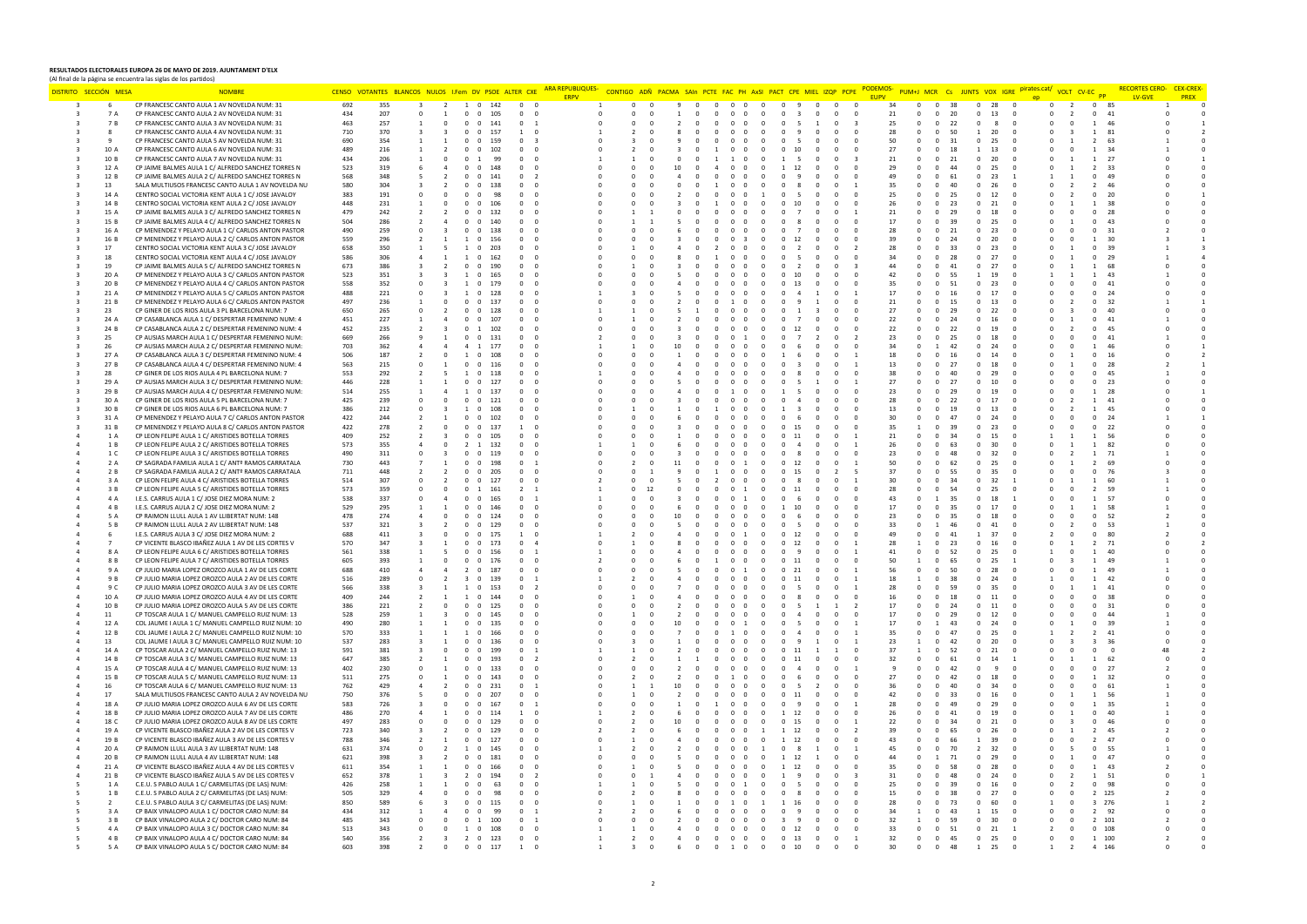## **RESULTADOS ELECTORALES EUROPA 26 DE MAYO DE 2019. AJUNTAMENT D'ELX**

(Al final de la página se encuentra las siglas de los partidos) DISTRITO SECCIÓN MESA NOMBRE NOMBRE CENSO VOTANTES BLANCOS NULOS LFem DV PSOE ALTER CKE ARAREPUBUQUES- CONTIGO ADÑ PACMA SAIN PCTE FAC PH ANSI PACT CPE MIEL IZQP PCPE PODEMOS- PUM+J MCR CS JUNTS VOX IGRE <sup>pirates.cat/</sup> vol **ERPV** 5 5B CP BAIX VINALOPO AULA 6 C/ DOCTOR CARO NUM: 84 6 6 6 428 6 2 0 0 106 0 0 0 1 0 0 0 5 0 1 0 0 0 0 15 0 0 0 23 2 0 70 1 29 0 1 0 2 164 0 0 <sup>5</sup> <sup>6</sup> <sup>A</sup> CP MIGUEL DE UNAMUNO AULA 1 PG GERMANIES NUM: 2 <sup>398</sup> <sup>276</sup> <sup>7</sup> <sup>2</sup> <sup>1</sup> <sup>0</sup> <sup>65</sup> <sup>0</sup> <sup>0</sup> <sup>0</sup> <sup>0</sup> <sup>0</sup> <sup>5</sup> <sup>0</sup> <sup>0</sup> <sup>0</sup> <sup>0</sup> <sup>0</sup> <sup>1</sup> <sup>7</sup> <sup>0</sup> <sup>0</sup> <sup>0</sup> <sup>21</sup> <sup>0</sup> <sup>0</sup> <sup>34</sup> <sup>1</sup> <sup>29</sup> <sup>0</sup> <sup>0</sup> <sup>0</sup> <sup>0</sup> <sup>109</sup> <sup>0</sup> <sup>0</sup>5 6B CP.MIGUEL DE UNAMUNO AULA 2 PG GERMANIES NUM: 2 411 295 0 1 0 0 72 0 0 1 0 0 1 0 0 4 0 0 0 0 0 0 11 0 0 0 21 0 0 42 0 27 0 0 1 0 115 0 0 <sup>5</sup> <sup>7</sup> CP MIGUEL DE UNAMUNO AULA 3 PG GERMANIES NUM: 2 <sup>532</sup> <sup>363</sup> <sup>3</sup> <sup>4</sup> <sup>0</sup> <sup>0</sup> <sup>105</sup> <sup>0</sup> <sup>1</sup> <sup>0</sup> <sup>0</sup> <sup>0</sup> <sup>5</sup> <sup>0</sup> <sup>0</sup> <sup>0</sup> <sup>0</sup> <sup>0</sup> <sup>0</sup> <sup>8</sup> <sup>0</sup> <sup>0</sup> <sup>0</sup> <sup>33</sup> <sup>0</sup> <sup>0</sup> <sup>59</sup> <sup>0</sup> <sup>30</sup> <sup>1</sup> <sup>2</sup> <sup>1</sup> <sup>2</sup> <sup>107</sup> <sup>2</sup> <sup>0</sup>5 8A CP.MIGUEL DE UNAMUNO AULA 4 PG GERMANIES NUM: 2 540 339 0 3 0 0 105 0 2 1 0 0 4 0 0 0 0 0 0 8 0 0 0 25 0 0 51 0 24 0 0 0 1 115 0 0 5 8B CP.MIGUEL DE UNAMUNO AULA 5 PG GERMANIES NUM: 2 594 361 1 2 0 0 114 0 0 2 0 0 6 0 0 0 0 0 0 2 10 0 0 1 24 0 0 54 1 30 0 1 2 2 109 0 0 5 9 CP BAIX VINALOPO AULA 7C/DOCTOR CARO NUM: 84 713 433 1 3 1 0 101 0 0 3 0 1 4 0 0 0 0 0 0 8 1 0 0 32 0 0 78 0 53 1 0 1 1 144 0 0 5 10 A CP BAIX VINALOPO AULA 8 C/ DOCTOR CARO NUM: 84 420 280 1 1 0 0 77 0 0 0 0 0 0 0 0 0 0 0 0 0 7 1 0 0 12 0 0 43 1 24 0 0 0 1 105 3 0 5 10 B CP BAIX VINALOPO AULA 9 C/ DOCTOR CARO NUM: 84 485 320 2 1 0 0 88 0 0 1 1 1 0 8 0 0 0 0 0 5 0 0 0 22 1 0 48 0 20 0 0 0 2 121 0 0 <sup>5</sup> <sup>11</sup> <sup>A</sup> CP BAIX VINALOPO AULA 10 C/ DOCTOR CARO NUM: 84 <sup>424</sup> <sup>273</sup> <sup>1</sup> <sup>0</sup> <sup>0</sup> <sup>0</sup> <sup>93</sup> <sup>0</sup> <sup>1</sup> <sup>0</sup> <sup>0</sup> <sup>0</sup> <sup>5</sup> <sup>0</sup> <sup>0</sup> <sup>0</sup> <sup>0</sup> <sup>0</sup> <sup>0</sup> <sup>8</sup> <sup>0</sup> <sup>0</sup> <sup>0</sup> <sup>31</sup> <sup>0</sup> <sup>0</sup> <sup>36</sup> <sup>0</sup> <sup>22</sup> <sup>0</sup> <sup>0</sup> <sup>0</sup> <sup>0</sup> <sup>76</sup> <sup>0</sup> <sup>0</sup>5 11 BC P.BAIX VINALOPO AULA 11 C/ DOCTOR CARO NUM: 84 443 272 2 0 0 0 8 0 1 0 0 1 0 7 0 0 0 0 0 0 0 7 0 0 0 29 1 0 48 0 18 0 1 0 0 69 0 0 5 12 A I.E.S. CARRUS AULA 4 C/ JOSE DIEZ MORA NUM: 2 448 286 0 0 0 0 89 0 0 0 0 2 0 6 0 0 0 0 0 1 0 1 27 0 0 39 0 14 0 0 0 2 100 1 0 5 12 B I.E.S. CARRUS AULA 5 C/ JOSE DIEZ MORA NUM: 2 453 290 2 3 0 0 101 0 0 1 0 0 4 0 2 0 0 0 0 10 0 0 0 26 0 0 39 0 27 0 0 3 0 72 0 0 5 13 A I.E.S. CARRUS AULA 6 C/ JOSE DIEZ MORA NUM: 2 444 270 0 0 0 0 90 0 2 4 0 0 1 0 0 0 0 7 0 0 1 34 0 0 26 2 16 0 0 0 1 76 0 0 5 13 B I.E.S. CARRUS AULA 7 C/ JOSE DIEZ MORA NUM: 2 423 249 1 0 0 0 77 0 0 3 1 0 3 0 0 0 0 0 2 7 0 0 1 30 0 0 25 0 18 0 0 0 0 80 1 0 5 14 CP VIRGEN DE LA ASUNCION AULA 1 C/ CAP ANTONI MENA 674 412 4 2 0 2 148 0 1 1 0 1 6 0 0 0 0 0 12 0 0 0 33 0 0 60 0 27 0 1 1 2 111 0 0 0 5 15A CENTRO SOCIAL POETA MIGUEL HERNANDEZ AUL C/TORRES 541 346 5 3 0 1 114 1 0 0 0 1 1 1 4 0 1 0 0 1 0 13 0 0 0 0 31 0 0 46 0 32 0 1 1 3 87 0 0 0 5 15 B CENTRO SOCIAL POETA MIGUEL HERNANDEZ AUL C/TORRES 530 361 2 1 0 0 127 0 0 0 0 1 0 4 0 0 0 0 0 0 8 0 0 0 23 0 0 63 0 20 0 1 1 3 106 1 0 5 16 A CENTRO SOCIAL POETA MIGUEL HERNANDEZ AUL C/ TORRES 489 308 2 1 1 0 98 0 1 0 2 0 2 0 0 0 0 0 11 0 0 0 34 0 0 41 3 20 0 0 0 0 90 2 0 5 16 B CENTRO SOCIAL POETA MIGUEL HERNANDEZ AUL C/ TORRES 461 298 0 1 0 0 105 0 0 0 0 2 0 6 0 0 0 0 0 0 18 0 0 0 39 0 12 0 0 0 2 76 1 0 .<br>18 A CP VIRGEN DE LA ASUNCION AULA 2 C/ CAP ANTONI MENA 635 353 1 4 1 0 146 0 0 0 1 3 0 10 0 0 0 0 0 5 1 0 1 33<br>18 B CP VIRGEN DE LA ASILINCION AULA 3 C/ CAP ANTONI MENA 630 274 3 4 0 0 155 0 1 1 1 0 3 0 0 0 0 0 6 0 0 1 5 18 B CP VIRGEN DE LA ASUNCION AULA 3 C/ CAP ANTONI MENA 630 274 3 4 0 0 155 0 1 1 0 1 0 3 0 0 0 0 0 0 0 6 0 0 1 40 0 0 57 0 31 0 0 0 2 64 5 0 <sup>5</sup> <sup>19</sup> <sup>A</sup> CP VIRGEN DE LA ASUNCION AULA 4 C/ CAP ANTONI MENA <sup>398</sup> <sup>244</sup> <sup>1</sup> <sup>0</sup> <sup>0</sup> <sup>0</sup> <sup>99</sup> <sup>1</sup> <sup>0</sup> <sup>0</sup> <sup>0</sup> <sup>0</sup> <sup>4</sup> <sup>0</sup> <sup>0</sup> <sup>0</sup> <sup>0</sup> <sup>0</sup> <sup>1</sup> <sup>6</sup> <sup>0</sup> <sup>0</sup> <sup>0</sup> <sup>17</sup> <sup>0</sup> <sup>0</sup> <sup>45</sup> <sup>0</sup> <sup>12</sup> <sup>0</sup> <sup>0</sup> <sup>1</sup> <sup>2</sup> <sup>53</sup> <sup>2</sup> <sup>0</sup>5 19 B CP VIRGEN DE LA ASUNCION AULA 5 C/ CAP ANTONI MENA 491 312 2 2 0 0 126 0 0 3 3 1 1 4 0 0 0 0 0 1 6 0 0 1 26 0 0 43 2 19 0 0 1 3 70<br>20 CP VIRGEN DE LA ASUNCION AULA 6 C/ CAP ANTONI MENA 760 490 0 8 1 0 203 0 0 2 3 0 .<br>5 21 A CP VIRGEN DE LA ASUNCION AULA 6 C/ CAP ANTONI MENA 760 490 0 8 1 0 203 0 0 2 3 0 7 0 0 0 0 0 0 0 20 0 0<br>21 A CP VIRGEN DE LA ASUNCION AULA 7 C/ CAP ANTONI MENA 518 297 0 1 2 0 111 0 0 3 1 0 6 0 0 0 0 0 8 1 0 0 27 <sup>5</sup> <sup>21</sup> <sup>A</sup> CP VIRGEN DE LA ASUNCION AULA 7 C/ CAP ANTONI MENA <sup>518</sup> <sup>297</sup> <sup>0</sup> <sup>1</sup> <sup>2</sup> <sup>0</sup> <sup>111</sup> <sup>0</sup> <sup>0</sup> <sup>3</sup> <sup>1</sup> <sup>0</sup> <sup>6</sup> <sup>0</sup> <sup>0</sup> <sup>0</sup> <sup>0</sup> <sup>0</sup> <sup>0</sup> <sup>8</sup> <sup>1</sup> <sup>0</sup> <sup>0</sup> <sup>27</sup> <sup>0</sup> <sup>0</sup> <sup>35</sup> <sup>0</sup> <sup>21</sup> <sup>2</sup> <sup>0</sup> <sup>0</sup> <sup>0</sup> <sup>74</sup> <sup>2</sup> <sup>2</sup>5 21 B CP VIRGEN DE LA ASUNCION AULA 8 C/ CAP ANTONI MENA 552 331 1 0 0 0 108 0 1 1 0 0 0 50 0 0 0 0 0 0 0 10 0 0 1 30 0 0 52 0 30 1 0 0 0 89 2 0 5 22A CP VIRGEN DE LA ASUNCION AULA 9 C/CAP ANTONI MENA 447 239 1 2 0 0 98 0 0 0 0 0 0 0 0 0 0 0 0 0 5 0 0 0 25 0 0 38 4 18 0 0 0 0 45 0 0 5 22.B CP VIRGEN DE LA ASUNCION AULA 10C/ CAP ANTONI MEN 487 278 1 1 2 0 104 0 0 0 1 0 0 5 0 0 0 0 0 1 11 0 0 0 32 0 0 31 0 15 0 1 1 1 70 1 0 5 23 IESNIT DE L'ALBA AULA 1 AV LIBERTAT NUM: 150 806 398 1 0 0 0 161 0 3 1 2 0 6 0 0 1 1 0 1 11 0 0 0 56 0 0 52 0 26 0 2 2 1 70 0 0 1 5 24 IESNIT DE L'ALBA AULA 2 AV LLIBERTAT NUM: 150 \$80 317 0 0 0 1 133 0 0 0 1 0 10 0 0 2 0 1 0 7 0 0 1 28 0 0 43 0 22 0 0 0 0 67 1 0 5 25 A IES NIT DEL'ALBA AULA 3 AV LUBERTAT NUM: 150 269 3 3 1 0 0 137 0 1 0 0 0 7 0 0 0 0 1 0 8 0 0 0 26 0 0 23<br>25 A IES NIT DEL'ALBA AULA 4 AV LUBERTAT NUM: 150 259 3 3 1 0 0 137 0 1 0 0 0 7 0 0 0 1 0 8 0 0 0 23 0 34 0 0<br> 5 25 B IESNIT DE L'ALBA AULA 4 AV LLIBERTAT NUM: 150 557 290 3 1 2 0 123 0 3 0 2 2 4 0 1 0 0 0 0 4 0 0 0 22 0 0 37 0 26 0 0 2 1 57 0 0 5 26 A IESNIT DE L'ALBA AULA 5 AV LLIBERTAT NUM: 150 698 378 3 0 0 1 168 0 0 0 0 1 0 0 1 0 4 0 0 0 0 0 14 0 0 0 43 0 0 60 0 37 0 0 0 0 47 0 0 5 26 B IESNIT DE L'ALBA AULA 6 AV LLIBERTAT NUM: 150 714 387 2 0 0 1 154 1 3 2 0 0 10 0 0 0 0 1 0 11 0 0 2 37 0 1 65 3 29 0 0 0 2 63 0 0 5 27 CP BAIX VINALOPO AULA 12 C/ DOCTOR CARO NUM: 84 701 453 3 2 0 0 149 0 0 1 1 0 5 0 1 0 0 0 0 14 0 0 0 35 0 0 49 0 29 0 1 1 0 162 0 0 <sup>5</sup> <sup>28</sup> CP BAIX VINALOPO AULA 13 C/ DOCTOR CARO NUM: 84 <sup>596</sup> <sup>398</sup> <sup>1</sup> <sup>0</sup> <sup>0</sup> <sup>0</sup> <sup>99</sup> <sup>0</sup> <sup>0</sup> <sup>0</sup> <sup>0</sup> <sup>0</sup> <sup>1</sup> <sup>0</sup> <sup>0</sup> <sup>0</sup> <sup>0</sup> <sup>0</sup> <sup>0</sup> <sup>9</sup> <sup>0</sup> <sup>0</sup> <sup>0</sup> <sup>30</sup> <sup>0</sup> <sup>0</sup> <sup>57</sup> <sup>0</sup> <sup>37</sup> <sup>1</sup> <sup>1</sup> <sup>0</sup> <sup>1</sup> <sup>160</sup> <sup>0</sup> <sup>1</sup><sup>6</sup> <sup>1</sup> CP MIGUEL DE UNAMUNO AULA 6 PG GERMANIES NUM: 2 <sup>778</sup> <sup>503</sup> <sup>3</sup> <sup>1</sup> <sup>1</sup> <sup>0</sup> <sup>159</sup> <sup>0</sup> <sup>0</sup> <sup>0</sup> <sup>2</sup> <sup>0</sup> <sup>5</sup> <sup>0</sup> <sup>0</sup> <sup>0</sup> <sup>0</sup> <sup>0</sup> <sup>0</sup> <sup>12</sup> <sup>0</sup> <sup>0</sup> <sup>0</sup> <sup>55</sup> <sup>0</sup> <sup>0</sup> <sup>69</sup> <sup>0</sup> <sup>32</sup> <sup>0</sup> <sup>1</sup> <sup>3</sup> <sup>1</sup> <sup>156</sup> <sup>1</sup> <sup>2</sup><sup>6</sup> <sup>2</sup> BIB DE S JOSE AULA 1 PL REIS CATOLICS NUM: 2 <sup>550</sup> <sup>339</sup> <sup>1</sup> <sup>0</sup> <sup>0</sup> <sup>0</sup> <sup>130</sup> <sup>0</sup> <sup>0</sup> <sup>0</sup> <sup>2</sup> <sup>0</sup> <sup>8</sup> <sup>0</sup> <sup>0</sup> <sup>0</sup> <sup>0</sup> <sup>0</sup> <sup>0</sup> <sup>14</sup> <sup>0</sup> <sup>0</sup> <sup>1</sup> <sup>39</sup> <sup>0</sup> <sup>0</sup> <sup>29</sup> <sup>0</sup> <sup>21</sup> <sup>0</sup> <sup>0</sup> <sup>1</sup> <sup>1</sup> <sup>91</sup> <sup>1</sup> <sup>0</sup><sup>6</sup> <sup>3</sup> <sup>A</sup> CP MIGUEL DE UNAMUNO AULA 7 PG GERMANIES NUM: 2 <sup>480</sup> <sup>291</sup> <sup>4</sup> <sup>7</sup> <sup>0</sup> <sup>0</sup> <sup>92</sup> <sup>0</sup> <sup>0</sup> <sup>0</sup> <sup>0</sup> <sup>0</sup> <sup>2</sup> <sup>0</sup> <sup>1</sup> <sup>0</sup> <sup>0</sup> <sup>0</sup> <sup>0</sup> <sup>10</sup> <sup>0</sup> <sup>0</sup> <sup>0</sup> <sup>27</sup> <sup>0</sup> <sup>0</sup> <sup>40</sup> <sup>0</sup> <sup>16</sup> <sup>0</sup> <sup>1</sup> <sup>1</sup> <sup>1</sup> <sup>89</sup> <sup>0</sup> <sup>0</sup>6 3.B CP.MIGUEL DE UNAMUNO AULA 8 PG GERMANIES NUM: 2 515 334 2 2 0 0 119 0 0 1 1 0 0 5 0 0 0 0 0 0 11 0 0 0 31 0 0 48 0 18 0 0 2 1 94 0 0 <sup>6</sup> <sup>4</sup> <sup>A</sup> CP MIGUEL DE UNAMUNO AULA 9 PG GERMANIES NUM: 2 <sup>626</sup> <sup>286</sup> <sup>1</sup> <sup>1</sup> <sup>0</sup> <sup>0</sup> <sup>123</sup> <sup>0</sup> <sup>1</sup> <sup>1</sup> <sup>0</sup> <sup>0</sup> <sup>4</sup> <sup>0</sup> <sup>2</sup> <sup>0</sup> <sup>0</sup> <sup>0</sup> <sup>0</sup> <sup>11</sup> <sup>0</sup> <sup>0</sup> <sup>0</sup> <sup>30</sup> <sup>0</sup> <sup>0</sup> <sup>46</sup> <sup>0</sup> <sup>17</sup> <sup>0</sup> <sup>1</sup> <sup>0</sup> <sup>1</sup> <sup>46</sup> <sup>1</sup> <sup>0</sup>6 4 B CP MIGUEL DE UNAMUNO AULA 10 PG GERMANIES NUM: 2 644 372 6 1 2 0 144 0 1 1 0 1 10 0 0 0 0 0 0 0 0 15 0 0 0 31 0 0 49 0 30 1 0 2 2 74 2 0 <sup>6</sup> <sup>5</sup> CP MARIANO BENLLIURE AULA 1 C/ PERE JOAN PERPINYA <sup>577</sup> <sup>337</sup> <sup>0</sup> <sup>0</sup> <sup>0</sup> <sup>0</sup> <sup>149</sup> <sup>0</sup> <sup>1</sup> <sup>1</sup> <sup>1</sup> <sup>0</sup> <sup>6</sup> <sup>0</sup> <sup>0</sup> <sup>0</sup> <sup>0</sup> <sup>0</sup> <sup>0</sup> <sup>7</sup> <sup>0</sup> <sup>0</sup> <sup>2</sup> <sup>41</sup> <sup>2</sup> <sup>0</sup> <sup>53</sup> <sup>0</sup> <sup>21</sup> <sup>0</sup> <sup>0</sup> <sup>2</sup> <sup>1</sup> <sup>49</sup> <sup>1</sup> <sup>0</sup><sup>6</sup> <sup>6</sup> <sup>A</sup> CP MARIANO BENLLIURE AULA 2 C/ PERE JOAN PERPINYA <sup>441</sup> <sup>258</sup> <sup>1</sup> <sup>1</sup> <sup>0</sup> <sup>0</sup> <sup>98</sup> <sup>0</sup> <sup>1</sup> <sup>0</sup> <sup>1</sup> <sup>0</sup> <sup>3</sup> <sup>0</sup> <sup>1</sup> <sup>0</sup> <sup>0</sup> <sup>2</sup> <sup>0</sup> <sup>4</sup> <sup>0</sup> <sup>0</sup> <sup>1</sup> <sup>22</sup> <sup>0</sup> <sup>0</sup> <sup>42</sup> <sup>0</sup> <sup>15</sup> <sup>1</sup> <sup>0</sup> <sup>1</sup> <sup>2</sup> <sup>62</sup> <sup>0</sup> <sup>0</sup><sup>6</sup> <sup>6</sup> <sup>B</sup> CP MARIANO BENLLIURE AULA 3 C/ PERE JOAN PERPINYA <sup>484</sup> <sup>393</sup> <sup>0</sup> <sup>1</sup> <sup>0</sup> <sup>0</sup> <sup>113</sup> <sup>0</sup> <sup>1</sup> <sup>1</sup> <sup>1</sup> <sup>0</sup> <sup>5</sup> <sup>0</sup> <sup>0</sup> <sup>0</sup> <sup>0</sup> <sup>1</sup> <sup>0</sup> <sup>5</sup> <sup>0</sup> <sup>0</sup> <sup>1</sup> <sup>29</sup> <sup>0</sup> <sup>1</sup> <sup>37</sup> <sup>1</sup> <sup>22</sup> <sup>0</sup> <sup>0</sup> <sup>2</sup> <sup>0</sup> <sup>72</sup> <sup>0</sup> <sup>0</sup>6 7 A CP MARIANO BENLLIURE AULA 4 C/ PERE JOAN PERPINYA 396 228 1 1 0 0 110 0 0 2 0 0 3 0 0 0 0 0 12 0 0 0 13 1 0 21 1 13 0 0 0 0 43 1 0 6 7B CP MARIANO BENLLIURE AULA 5 C/ PERE JOAN PERPINYA 455 271 0 0 0 0 125 0 0 2 0 0 1 0 1 0 0 0 0 7 0 0 0 22 0 0 38 0 26 0 0 0 1 47 1 0 6 8 A CP MARIANO BENLLIURE AULA 6 C/ PERE JOAN PERPINYA 478 265 2 0 0 0 143 0 0 2 4 0 3 0 1 0 0 0 0 12 0 0 1 19 0 1 29 0 14 1 0 0 3 29 1 0 6 8B CP MARIANO BENLLIURE AULA 7C/ PERE JOAN PERPINYA 577 357 3 1 0 0 178 0 0 1 2 0 5 0 0 0 0 0 0 7 0 0 1 44 0 0 42 0 28 0 0 0 2 42 1 0 <sup>6</sup> <sup>9</sup> <sup>A</sup> CP LA ALCUDIA AULA 1 C/ PERE JOAN PERPINYA NUM: 83 <sup>647</sup> <sup>393</sup> <sup>2</sup> <sup>0</sup> <sup>2</sup> <sup>0</sup> <sup>171</sup> <sup>0</sup> <sup>0</sup> <sup>1</sup> <sup>0</sup> <sup>0</sup> <sup>4</sup> <sup>0</sup> <sup>0</sup> <sup>0</sup> <sup>0</sup> <sup>0</sup> <sup>0</sup> <sup>12</sup> <sup>0</sup> <sup>0</sup> <sup>0</sup> <sup>31</sup> <sup>0</sup> <sup>0</sup> <sup>57</sup> <sup>0</sup> <sup>40</sup> <sup>0</sup> <sup>0</sup> <sup>0</sup> <sup>2</sup> <sup>69</sup> <sup>2</sup> <sup>0</sup>ed the CP LA ALCUDIA AULA 2 C/ PERE DOAN PERPINYA NUM: 83 704 429 5 2 2 0 188 2 0 0 1 0 12 0 0 0 0 0 0 8 0 0 0<br>10 CP LA ALCUDIA AULA 3 C/ PFEF DOAN PERPINYA NUM: 83 771 427 2 1 0 0 124 0 0 0 0 0 0 3 0 0 0 0 1 15 0 0 1 40 0 6 10 CP LA ALCUDIA AULA 3 C/ PERE JOAN PERPINYA NUM: 83 771 427 2 1 0 0 174 0 0 0 0 0 0 0 0 0 0 0 0 0 1 15 0 0 1 40 0 0 59 0 36 0 0 0 95 0 0 <sup>6</sup> <sup>11</sup> <sup>A</sup> BIB DE S JOSE AULA 2 PL REIS CATOLICS NUM: 2 <sup>512</sup> <sup>297</sup> <sup>0</sup> <sup>1</sup> <sup>0</sup> <sup>0</sup> <sup>113</sup> <sup>0</sup> <sup>0</sup> <sup>1</sup> <sup>0</sup> <sup>0</sup> <sup>2</sup> <sup>0</sup> <sup>0</sup> <sup>1</sup> <sup>0</sup> <sup>0</sup> <sup>0</sup> <sup>9</sup> <sup>0</sup> <sup>0</sup> <sup>0</sup> <sup>27</sup> <sup>0</sup> <sup>0</sup> <sup>40</sup> <sup>2</sup> <sup>22</sup> <sup>0</sup> <sup>0</sup> <sup>0</sup> <sup>1</sup> <sup>78</sup> <sup>0</sup> <sup>0</sup>6 11 B BIB DE SJOSE AULA 3 PLEREIS CATOLICS NUM: 2 559 349 2 1 0 0 117 0 1 0 0 1 0 0 1 0 0 1 0 0 16 0 0 0 27 0 1 59 1 18 0 0 0 1 91 0 0 <sup>6</sup> <sup>12</sup> <sup>A</sup> CP LUIS VIVES AULA 1 C/ PABLO PICASSO NUM: 88 <sup>416</sup> <sup>243</sup> <sup>2</sup> <sup>1</sup> <sup>0</sup> <sup>0</sup> <sup>93</sup> <sup>0</sup> <sup>0</sup> <sup>3</sup> <sup>0</sup> <sup>0</sup> <sup>0</sup> <sup>0</sup> <sup>0</sup> <sup>0</sup> <sup>0</sup> <sup>0</sup> <sup>0</sup> <sup>8</sup> <sup>0</sup> <sup>0</sup> <sup>0</sup> <sup>20</sup> <sup>0</sup> <sup>0</sup> <sup>35</sup> <sup>0</sup> <sup>28</sup> <sup>0</sup> <sup>0</sup> <sup>0</sup> <sup>0</sup> <sup>52</sup> <sup>1</sup> <sup>0</sup><sup>6</sup> <sup>12</sup> <sup>B</sup> CP LUIS VIVES AULA 2 C/ PABLO PICASSO NUM: 88 <sup>489</sup> <sup>290</sup> <sup>0</sup> <sup>1</sup> <sup>0</sup> <sup>0</sup> <sup>124</sup> <sup>0</sup> <sup>0</sup> <sup>1</sup> <sup>0</sup> <sup>0</sup> <sup>3</sup> <sup>0</sup> <sup>0</sup> <sup>0</sup> <sup>0</sup> <sup>0</sup> <sup>1</sup> <sup>8</sup> <sup>1</sup> <sup>0</sup> <sup>1</sup> <sup>22</sup> <sup>0</sup> <sup>0</sup> <sup>33</sup> <sup>0</sup> <sup>42</sup> <sup>0</sup> <sup>0</sup> <sup>0</sup> <sup>0</sup> <sup>51</sup> <sup>2</sup> <sup>0</sup><sup>6</sup> <sup>13</sup> CP LUIS VIVES AULA 3 C/ PABLO PICASSO NUM: 88 <sup>774</sup> <sup>414</sup> <sup>5</sup> <sup>4</sup> <sup>0</sup> <sup>0</sup> <sup>196</sup> <sup>1</sup> <sup>0</sup> <sup>2</sup> <sup>0</sup> <sup>0</sup> <sup>1</sup> <sup>0</sup> <sup>0</sup> <sup>0</sup> <sup>0</sup> <sup>0</sup> <sup>0</sup> <sup>8</sup> <sup>0</sup> <sup>0</sup> <sup>1</sup> <sup>42</sup> <sup>0</sup> <sup>0</sup> <sup>48</sup> <sup>1</sup> <sup>22</sup> <sup>0</sup> <sup>1</sup> <sup>3</sup> <sup>0</sup> <sup>79</sup> <sup>0</sup> <sup>0</sup><sup>6</sup> <sup>14</sup> <sup>A</sup> CP DAMA D'ELX AULA 1 C/ ANTº MOYA ALBALADEJO NUM: <sup>495</sup> <sup>290</sup> <sup>1</sup> <sup>2</sup> <sup>0</sup> <sup>0</sup> <sup>118</sup> <sup>0</sup> <sup>0</sup> <sup>1</sup> <sup>0</sup> <sup>0</sup> <sup>6</sup> <sup>0</sup> <sup>0</sup> <sup>0</sup> <sup>0</sup> <sup>1</sup> <sup>0</sup> <sup>6</sup> <sup>1</sup> <sup>0</sup> <sup>0</sup> <sup>22</sup> <sup>1</sup> <sup>0</sup> <sup>38</sup> <sup>0</sup> <sup>19</sup> <sup>1</sup> <sup>0</sup> <sup>1</sup> <sup>2</sup> <sup>68</sup> <sup>2</sup> <sup>0</sup>6 14 B CP DAMA D'ELX AULA 2 C/ ANT® MOYA ALBALADEJO NUM: 494 297 0 1 0 0 137 0 0 0 1 0 0 7 0 0 0 0 0 0 5 0 0 1 24 0 0 33 0 15 1 1 0 0 70 1 0 15 A CP DAMA D'ELX AULA 3 C/ ANT® MOYA ALBALADEJO NUM: 524 314 1 2 0 0 115 0 0 0 0 1 0 0 4 0 0 0 0 0 11 0 0 0 26 0 0 56 0 25 2 0 0 0 65<br>1518 CP DAMA D'ELX AULA 4 C/ ANT® MOYA ALBALADEJO NUM: 672 414 0 2 1 0 180 0 0 3 1 0 5 15 B CP DAMA D'ELX AULA 4 C/ ANTº MOYA ALBALADEJO NUM: 672 414 0 2 1 0 180 0 0 3 1 0 5 0 1 0 1 0 0 5 0 0 1 37 0 0 69 0 25 0 0 0 2 80<br>15 C CP DAMA D'ELX AULA 5 C/ ANTº MOYA ALBALADEJO NUM: 575 338 1 3 1 0 116 1 0 2 4 0 0 0 5 15 C CP DAMA D'ELX AULA 5C/ ANTº MOYA ALBALADEJO NUM: 575 338 1 3 1 0 116 1 0 2 4 0 0 0 1 0 0 0 11 0 0 1 42 0 0 60 0 36 0 0 0 1 55<br>6 16 CP DAMA D'ELX AULA 6C/ ANTº MOYA ALBALADEJO NUM: 696 387 4 1 0 0 189 0 4 0 2 0 1 0 1 16 CP.DAMA D'ELX AULA 6 C/ ANTº MOYA ALBALADEJO NUM: 696 387 4 1 0 0 189 0 4 0 2 0 1 0 1 0 0 0 0 12 0 0 0 33 0 0 57 0 23 0 0 1 1 57<br>17 CPLUIS VIVES AULA 4 C/ PABLO PICASSO NUM:88 797 477 2 0 2 0 196 0 2 0 3 0 9 0 0 0 0 6 17 CP LUIS VIVES AULA 4 C/ PABLO PICASSO NUM: 88 797 477 2 0 2 0 196 0 2 0 3 0 9 0 0 0 0 0 0 0 20 1 0 1 44 0 0 61 0 28 0 0 1 2 104 1 0 18 CPLA ALCUDIA AULA 4 C/ PERE JOAN PERPINYA NUM: 83 659 386 1 0 0 0 153 0 0 1 0 0 0 6 0 0 0 1 0 2 16 0 0 0 35 0 0 45 0 25 0 0 1 10 99<br>19 CP MARIANO BENLLIURE AULA BC/ PERE JOAN PERPINYA 690 395 3 2 2 1 162 0 0 1 1 0 0 8 0 <sup>6</sup> <sup>19</sup> CP MARIANO BENLLIURE AULA 8 C/ PERE JOAN PERPINYA <sup>690</sup> <sup>395</sup> <sup>3</sup> <sup>2</sup> <sup>2</sup> <sup>1</sup> <sup>162</sup> <sup>0</sup> <sup>0</sup> <sup>1</sup> <sup>0</sup> <sup>0</sup> <sup>8</sup> <sup>0</sup> <sup>0</sup> <sup>0</sup> <sup>0</sup> <sup>0</sup> <sup>1</sup> <sup>15</sup> <sup>0</sup> <sup>0</sup> <sup>0</sup> <sup>34</sup> <sup>2</sup> <sup>0</sup> <sup>53</sup> <sup>2</sup> <sup>41</sup> <sup>0</sup> <sup>0</sup> <sup>2</sup> <sup>0</sup> <sup>65</sup> <sup>1</sup> <sup>0</sup>6 20 A CP LA ALCUDIA AULA 5 C/ PERE JOAN PERPINYA NUM: 83 456 285 0 2 1 0 130 1 0 0 0 1 2 0 0 0 0 0 0 0 0 0 0 25 0 0 46 0 17 0 0 0 1 48 0 0 6 20 B CP LA ALCUDIA AULA 6 C/ PERE JOAN PERPINYA NUM: 83 585 360 3 2 0 1 153 0 1 0 0 0 1 1 0 0 0 0 0 1 8 0 0 0 35 0 1 49 0 26 0 0 0 0 77 1 0 6 21A CPLAALCUDIA AULA 7 C/ PERE JOAN PERPINYA NUM: 83 453 286 1 1 0 0 123 0 1 1 0 0 4 0 2 0 0 0 0 11 0 0 0 30 0 0 46 0 17 0 1 46 1 0 <sup>6</sup> <sup>21</sup> <sup>B</sup> CP LA ALCUDIA AULA 8 C/ PERE JOAN PERPINYA NUM: 83 <sup>493</sup> <sup>306</sup> <sup>0</sup> <sup>0</sup> <sup>1</sup> <sup>0</sup> <sup>118</sup> <sup>0</sup> <sup>0</sup> <sup>0</sup> <sup>1</sup> <sup>0</sup> <sup>1</sup> <sup>0</sup> <sup>0</sup> <sup>0</sup> <sup>0</sup> <sup>0</sup> <sup>0</sup> <sup>10</sup> <sup>0</sup> <sup>0</sup> <sup>3</sup> <sup>35</sup> <sup>0</sup> <sup>0</sup> <sup>49</sup> <sup>1</sup> <sup>21</sup> <sup>0</sup> <sup>0</sup> <sup>1</sup> <sup>0</sup> <sup>64</sup> <sup>1</sup> <sup>0</sup>5 22 A CPJORGE GUILLEN AULA 1 C/ CAP ANTONI MENA NUM: 15 701 436 1 1 3 0 183 0 7 5 0 0 3 0 1 1 0 0 0 4 1 0 1 36 0 0 79 0 34 0 0 3 0 67 5<br>6 22 B CPJORGE GUILLEN AULA 2 C/ CAP ANTONI MENA NUM: 15 729 433 3 3 1 0 160 0 0 0 0 .<br>19 22 B CP JORGE GUILLEN AULA 2 C/ CAP ANTONI MENA NUM: 15 729 433 3 3 1 0 160 0 0 0 0 0 0 0 0 0 0 0 0 0 1 51<br>19 4 CP LA ALCLIDIA AULA 9 C/ PER DINOTAN INITARY ANIUM: 183 44 1 0 0 8 0 1 0 1 9 0 0 0 0 0 0 0 0 0 1 2 0 0 0 .<br>6 23 A CP LA ALCUDIA AULA 9 C/ PERE JOAN PERPINYA NUM: 83 447 288 4 1 0 0 85 0 1 1 0 1 9 0 0 0 0 0 0 9 0 0 1 25<br>6 23 B CP LA ALCUDIA AULA 10 C/ PERFINOAN PERPINYA NUM: 8 446 276 1 0 0 0 87 0 1 0 2 0 4 0 0 1 0 0 1 8 0 0 2 .<br>1.A CENTROSOCIALPENYADELESAGUILESALUA OFRRANCIS 512 321 1 3 0 0 70 1 0 0 0 0 0 0 5 0 1 0 0 0 0 9 0 0 0 31 0 0 0<br>1.A CENTROSOCIALPENYADELESAGUILESAULA OFRANCIS 512 321 1 3 0 0 70 1 0 0 0 0 5 0 1 0 0 0 0 9 0 0 0 31 0 0 0 0 <sup>7</sup> <sup>1</sup> <sup>A</sup> CENTRO SOCIAL PENYA DE LES AGUILES AULA C/ FRANCIS <sup>512</sup> <sup>321</sup> <sup>1</sup> <sup>3</sup> <sup>0</sup> <sup>0</sup> <sup>70</sup> <sup>1</sup> <sup>0</sup> <sup>0</sup> <sup>0</sup> <sup>0</sup> <sup>5</sup> <sup>0</sup> <sup>1</sup> <sup>0</sup> <sup>0</sup> <sup>0</sup> <sup>0</sup> <sup>9</sup> <sup>0</sup> <sup>0</sup> <sup>0</sup> <sup>31</sup> <sup>0</sup> <sup>0</sup> <sup>60</sup> <sup>0</sup> <sup>32</sup> <sup>1</sup> <sup>0</sup> <sup>0</sup> <sup>3</sup> <sup>104</sup> <sup>0</sup> <sup>0</sup><sup>7</sup> <sup>1</sup> <sup>B</sup> CENTRO SOCIAL PENYA DE LES AGUILES AULA C/ FRANCIS <sup>723</sup> <sup>449</sup> <sup>0</sup> <sup>0</sup> <sup>0</sup> <sup>0</sup> <sup>97</sup> <sup>1</sup> <sup>2</sup> <sup>0</sup> <sup>0</sup> <sup>0</sup> <sup>5</sup> <sup>0</sup> <sup>0</sup> <sup>0</sup> <sup>0</sup> <sup>0</sup> <sup>0</sup> <sup>11</sup> <sup>0</sup> <sup>0</sup> <sup>0</sup> <sup>44</sup> <sup>0</sup> <sup>0</sup> <sup>60</sup> <sup>4</sup> <sup>58</sup> <sup>0</sup> <sup>0</sup> <sup>0</sup> <sup>4</sup> <sup>161</sup> <sup>2</sup> <sup>0</sup>

 $\sqrt{2}$ 

<sup>7</sup> <sup>1</sup> <sup>C</sup> CENTRO SOCIAL PENYA DE LES AGUILES AULA C/ FRANCIS <sup>651</sup> <sup>404</sup> <sup>0</sup> <sup>1</sup> <sup>0</sup> <sup>0</sup> <sup>70</sup> <sup>0</sup> <sup>0</sup> <sup>0</sup> <sup>0</sup> <sup>0</sup> <sup>7</sup> <sup>0</sup> <sup>0</sup> <sup>0</sup> <sup>0</sup> <sup>0</sup> <sup>0</sup> <sup>14</sup> <sup>4</sup> <sup>0</sup> <sup>0</sup> <sup>30</sup> <sup>0</sup> <sup>0</sup> <sup>62</sup> <sup>1</sup> <sup>46</sup> <sup>0</sup> <sup>0</sup> <sup>0</sup> <sup>2</sup> <sup>163</sup> <sup>2</sup> <sup>0</sup>7 2A CP VICENTE BLASCO IBAÑEZ AULA 6 AV DE LES CORTES V 498 254 1 1 0 0 95 3 0 0 1 0 3 0 0 0 0 0 1 10 0 1 0 33 0 0 23 0 36 0 0 2 0 42 2 0 7 2.B CP VICENTE BLASCO IBAÑEZ AULA 7 AV DE LES CORTES V 524 262 3 3 1 0 90 2 0 1 1 0 4 0 0 48 0 0 0 10 0 1 1 27 0 0 0 0 27 0 0 0 0 43 0 0 <sup>7</sup> <sup>3</sup> <sup>A</sup> E.U. LA GALIA AULA 1 LUGAR ALTABIX POLIGONO 1 NUM: <sup>767</sup> <sup>469</sup> <sup>2</sup> <sup>1</sup> <sup>2</sup> <sup>0</sup> <sup>134</sup> <sup>0</sup> <sup>0</sup> <sup>1</sup> <sup>1</sup> <sup>0</sup> <sup>7</sup> <sup>0</sup> <sup>0</sup> <sup>0</sup> <sup>0</sup> <sup>0</sup> <sup>0</sup> <sup>10</sup> <sup>0</sup> <sup>0</sup> <sup>1</sup> <sup>40</sup> <sup>0</sup> <sup>0</sup> <sup>58</sup> <sup>0</sup> <sup>50</sup> <sup>0</sup> <sup>0</sup> <sup>0</sup> <sup>2</sup> <sup>159</sup> <sup>0</sup> <sup>1</sup>

.<br>7 3 B E.U. LA GALIA AULA 2 LUGAR ALTABIX POLIGONO 1 NUM: 745 483 1 0 4 0 131 0 0 1 1 1 0 0 0 0 0 0 11 0 0 2 33<br>7 4 CPANT® MACHADO AULA 1 C/S FERNANDO NUM:4 797 416 2 4 1 0 124 0 0 2 2 0 14 0 0 0 0 2 10 0 1 1 47 0 0 60 0 4 CPANT®MACHADO AULA 1 C/ SFERNANDO NUM: 4 797 416 2 4 1 0 124 0 0 2 2 0 14 0 0 0 0 0 2 10 0 1 1 47 0 0 60 0 31 1 1 1 2 108 1<br>5A CPANT®MACHADO AULA 2C/ SFERNANDO NUM: 4 569 270 3 2 0 0 72 0 0 1 1 1 0 5 0 0 0 1 0 15 0 0 0 7 5A CPANT®MACHADO AULA 2C/SFERNANDO NUM:4 569 270 3 2 0 0 72 0 0 1 1 1 0 5 0 0 0 0 1 0 15 0 0 0 30 0 0 51 0 34 0 0 1 1 52 1 0